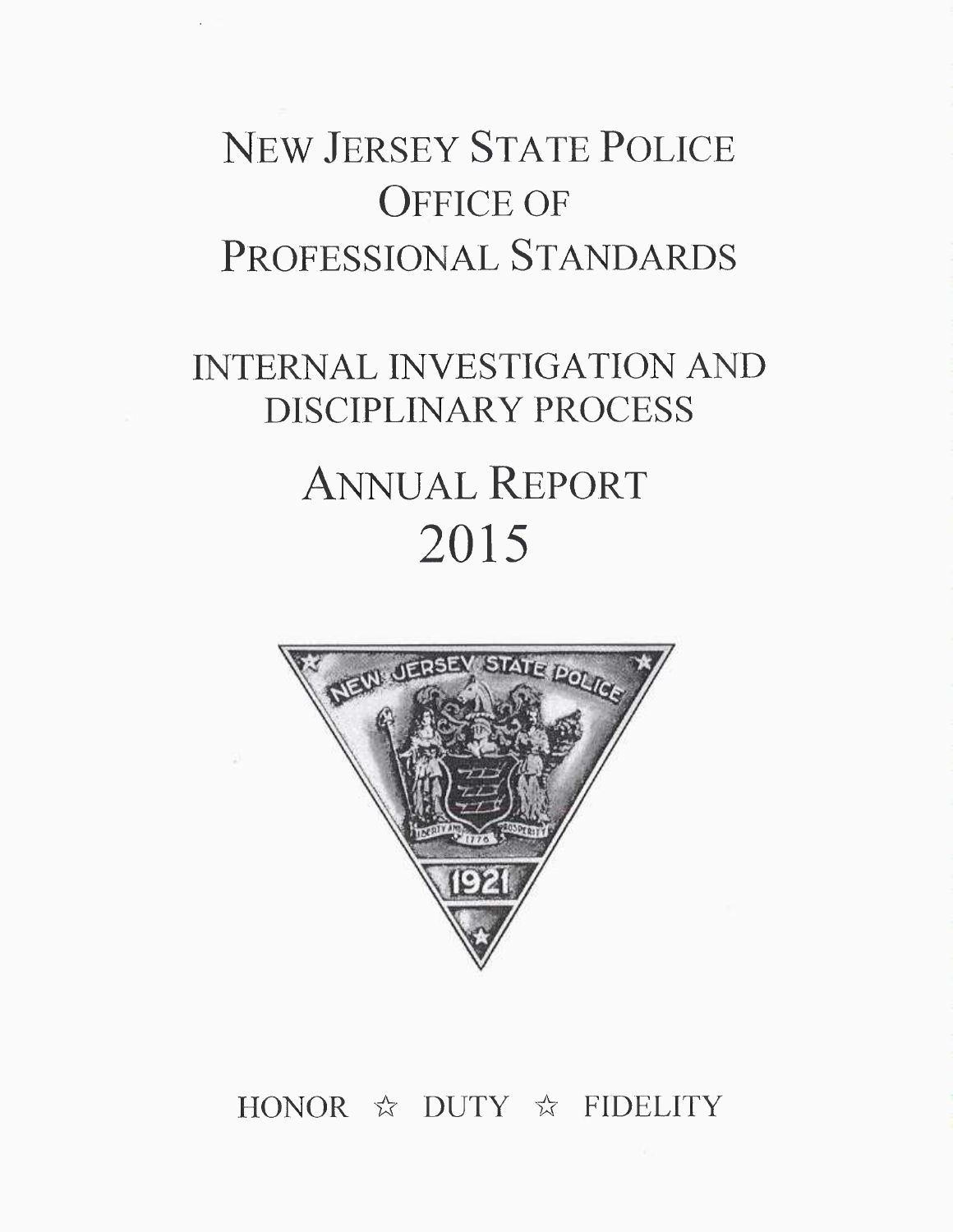### TABLE OF CONTENTS

| EEO / AA Investigations and/or Compliance Investigations Forwarded to OPS  6 |
|------------------------------------------------------------------------------|
|                                                                              |
|                                                                              |
|                                                                              |
| On-duty Conduct: State Police or                                             |
|                                                                              |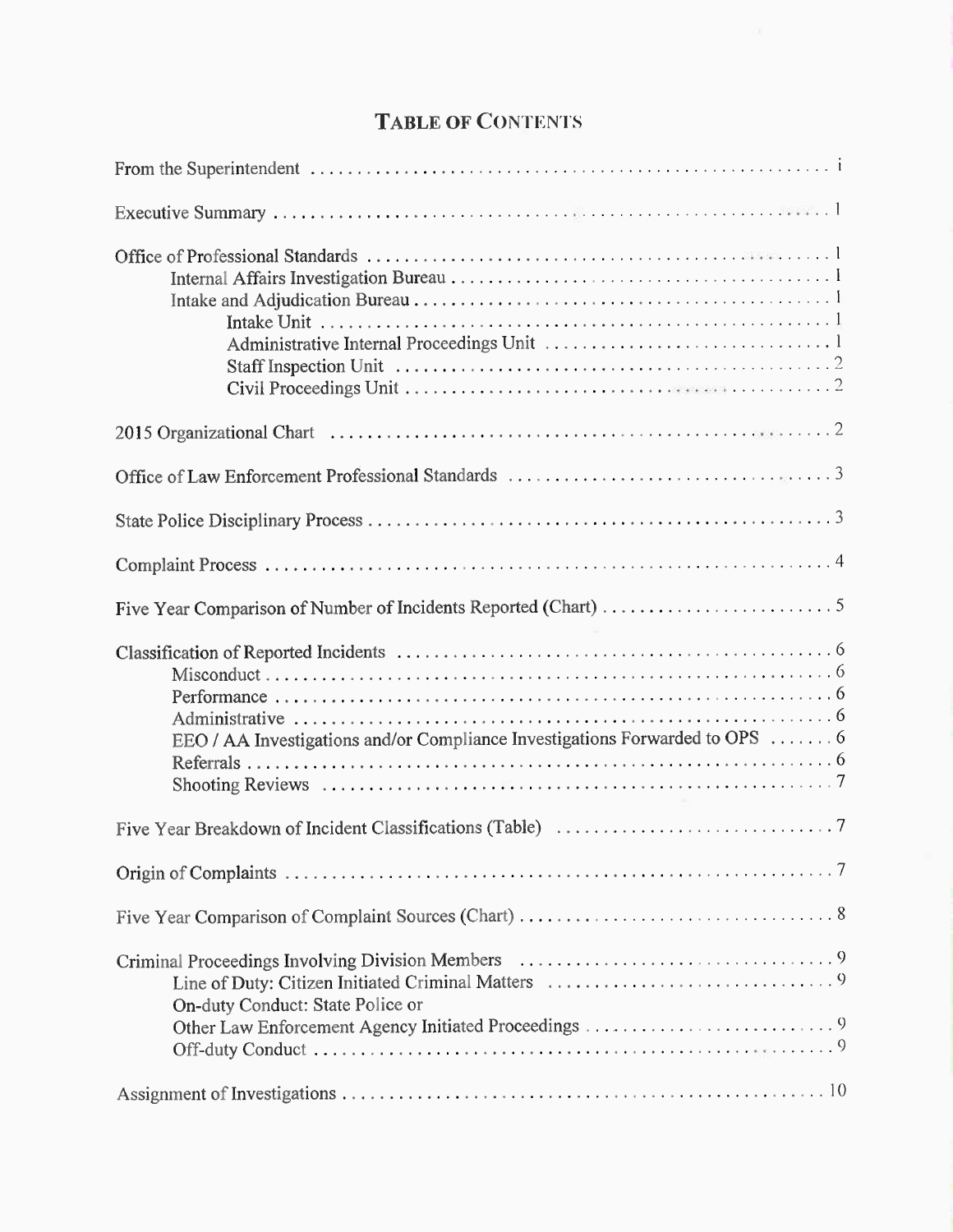$\cdot$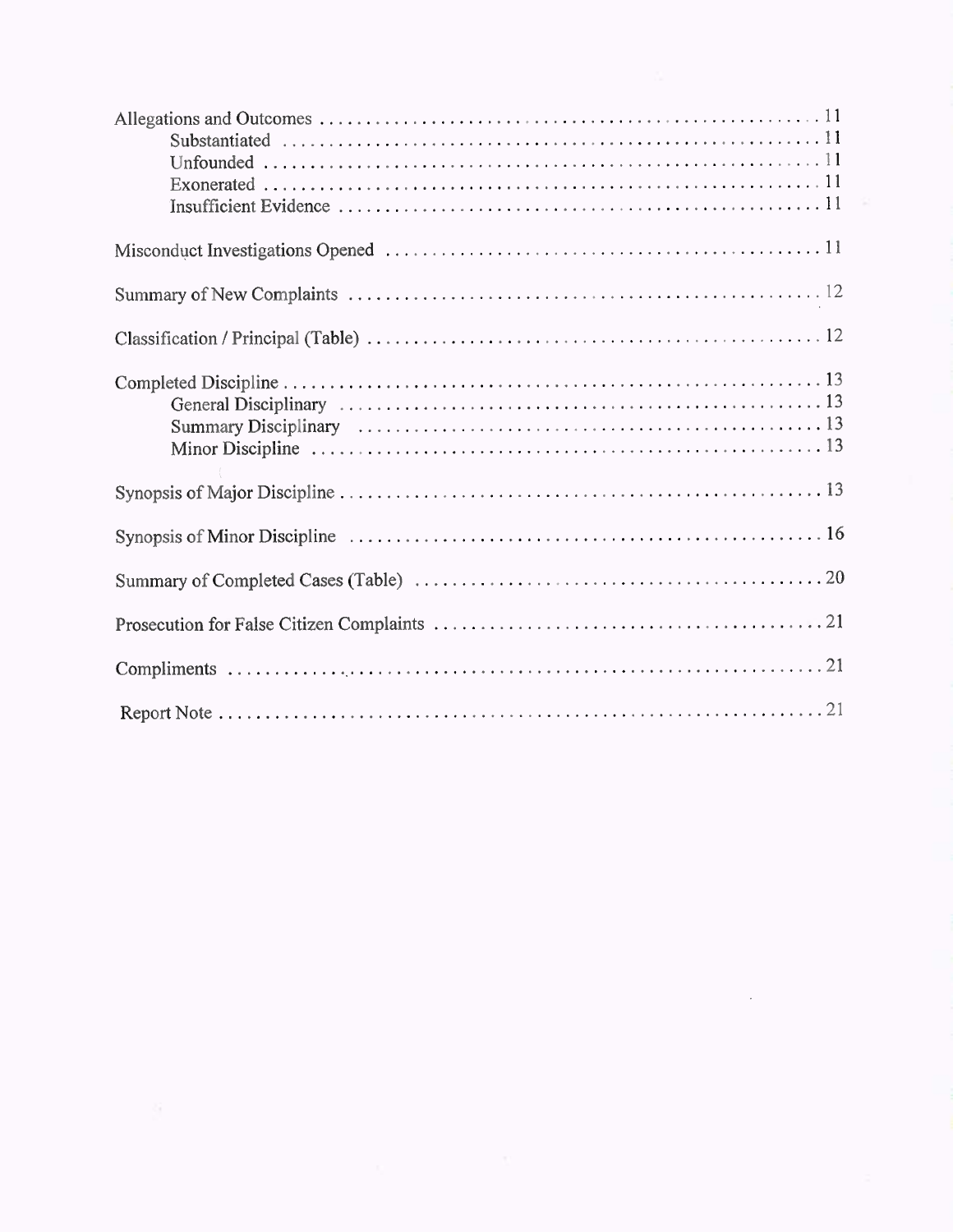#### FROM THE SUPERINTENDENT...

<sup>I</sup>am pleased to present the Governor, the Legislature and the citizens of New Jersey with the New Jersey State Police, 2015 Office of Professional Standards Annual Report ("the report"). The State Police began producing this report in the year 2000 in response to legislation providing the public with an ability to examine the internal affairs function of the State Police and be reassured that it is truly operating in a trustworthy and acceptable manner. This year is no exception. Herein, the reader will find clearly presented topics, including descriptions of the current Office of Professional Standards (OPS) Table of Organization and related office functions, an explanation of the classification process for all reportable incidents, the system by which incidents are addressed and disposed of, and finally, a detailed analysis of the data compiled during 2015.

<sup>A</sup>law enforcement entity in a democratic society can tie its effectiveness directly to the level of trust it enjoys within the community it serves. A significant factor in gaining and maintaining that trust is ensuring that there is a strict allegiance to a highly professional and transparent internal affairs function. It follows that the execution of the internal affairs function within a professional law enforcement entity presents challenges that require constant and consistent vigilance. I believe that a fair review of the 2015 Annual Report will support the conclusion that the New Jersey State Police maintains that level of vigilance.

This introduction will not restate all of the facts, figures and analysis articulated in this report, other than to remind the reader that troopers of the New Jersey State Police engaged in more than 1,621,000 police/citizen contacts during the calendar year 2015. Any single complaint reported to the OPS that was generated within that vast number of contacts was, without exception, assigned <sup>a</sup> number, classified, and addressed in accordance with established highly-reputable best practices.

In addition to adhering to best practices, we conduct further system checks and balances through an auditing process conducted by the Office of Law Enforcement Professional Standards (OLEPS), Office of the Attorney General. Twice annually, OLEPS conducts a comprehensive audit of the OPS functions, including a thorough critique of all misconduct cases closed during the period under review. To date, these audits support the conclusion that OPS continues to operate at the highest levels of proficiency and police accountability.

My personal commitment to the mission of the Office of Professional Standards is unwavering. I want to express my sincere appreciation for the hard work and dedication of the men and women of that office as, once again, I present to you the 2015 Office of Professional Standards Annual Report.

Honor, Duty and Fidelity,

losed L fierd

Joseph R. Fuentes Colonel Superintendent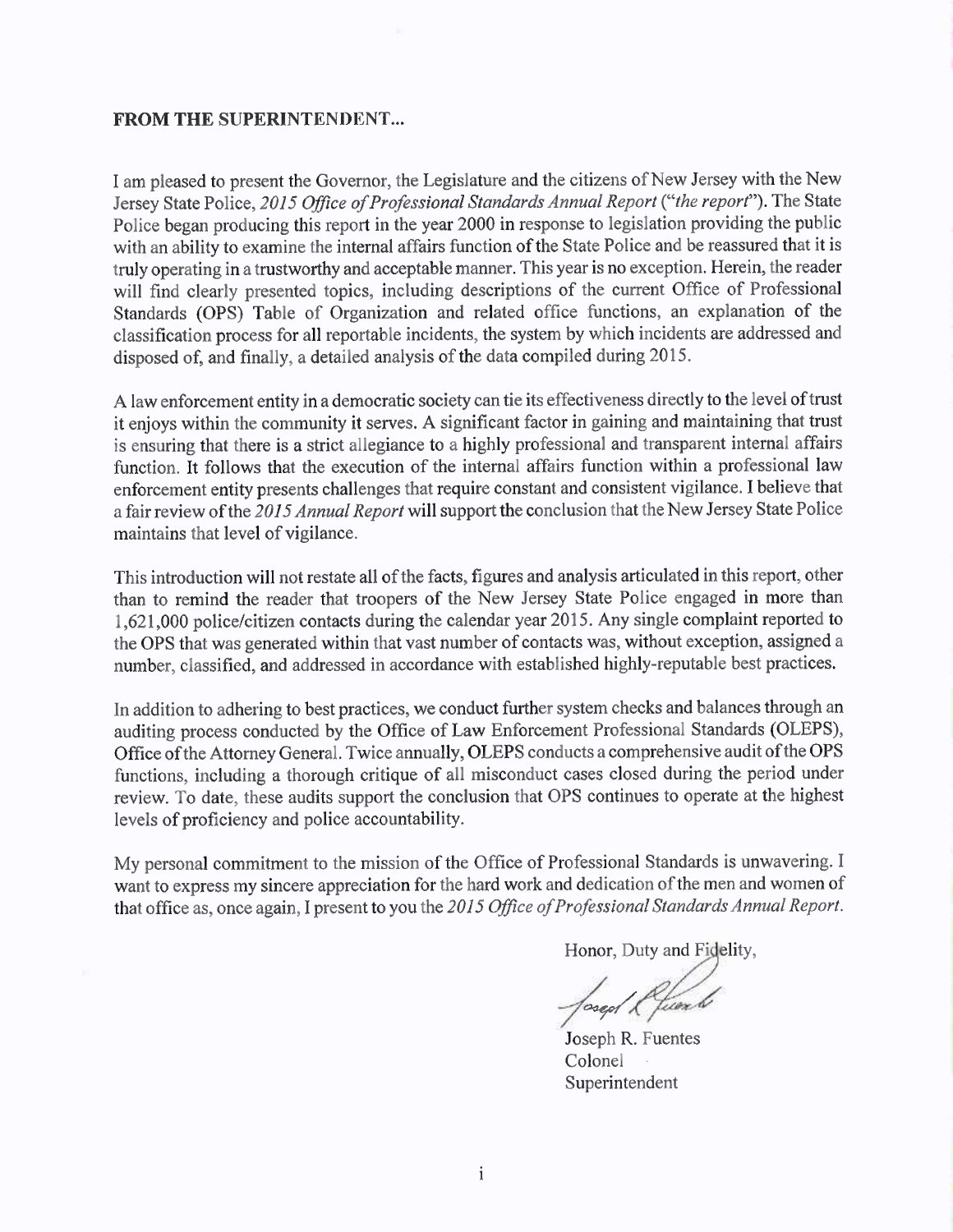#### EXECUTIVE SUMMARY

This report is intended to provide the Governor, State Legislature, the citizens of the State of New Jersey, and all other interested parties a brief history of the State Police internal affairs process and a comprehensive look at the disciplinary system employed by the Division. Included in the report are explanations of how the Division receives complaints, classifies the allegations, assigns cases for investigation, and adjudicates substantiated charges against enlisted members. The report also provides overviews of major and minor discipline imposed in 2015 as the result of substantiated allegations and other actions taken by the Division to address aberrant behavior.

#### OFFICE OF PROFESSIONAL STANDARDS

In 1999, the Attorney General's Office conducted a review of the Division's disciplinary system. As a result of this review, the Internal Affairs Bureau was reorganized and the Office of Professional Standards was established. The investigative and adjudication functions were transferred from the Division Staff Section and placed under the control of a major, reporting directly to the Superintendent. During 2001, the Division Standing Operating Procedure that governs the Office of Professional Standards was completely revised, and the new policy was adopted in January 2002. This revision resulted in the formation of two distinct bureaus within the office. On December 31, 2015, the Office of Professional Standards consisted offifty-seven (57) persons. This includes seven (7) professional support personnel and fifty (50) enlisted persons. This figure represents an overall increase of one (1) additional member over the previous year.

#### INTERNAL AFFAIRS INVESTIGATION BUREAU

The Internal Affairs Investigation Bureau is responsible for investigating all misconduct complaints made against enlisted members of the State Police. This bureau is commanded by a captain holding the position of bureau chief. The bureau also has an assistant bureau chief holding the rank of lieutenant. In addition, there are regional field units staffed with investigators, which are located in the northern, central and southern parts of the state.

#### INTAKE AND ADJUDICATION BUREAU

The Intake and Adjudication Bureau is commanded by a captain, as bureau chief, and a lieutenant, as assistant bureau chief. The bureau is divided into four (4) units with varying responsibilities:

Intake Unit: This unit accepts, classifies, and assigns or refers all reportable incidents received by the Office of Professional Standards. This unit is also responsible for notifying complainants of the Division's response to their complaints.

Administrative Internal Proceedings Unit: This unit is responsible for the adjudication of substantiated allegations, convening disciplinary hearings and serving as a liaison between the Office of Professional Standards, the Office of the Attorney General, the Office of Law Enforcement Professional Standards, and the Office of Administrative Law.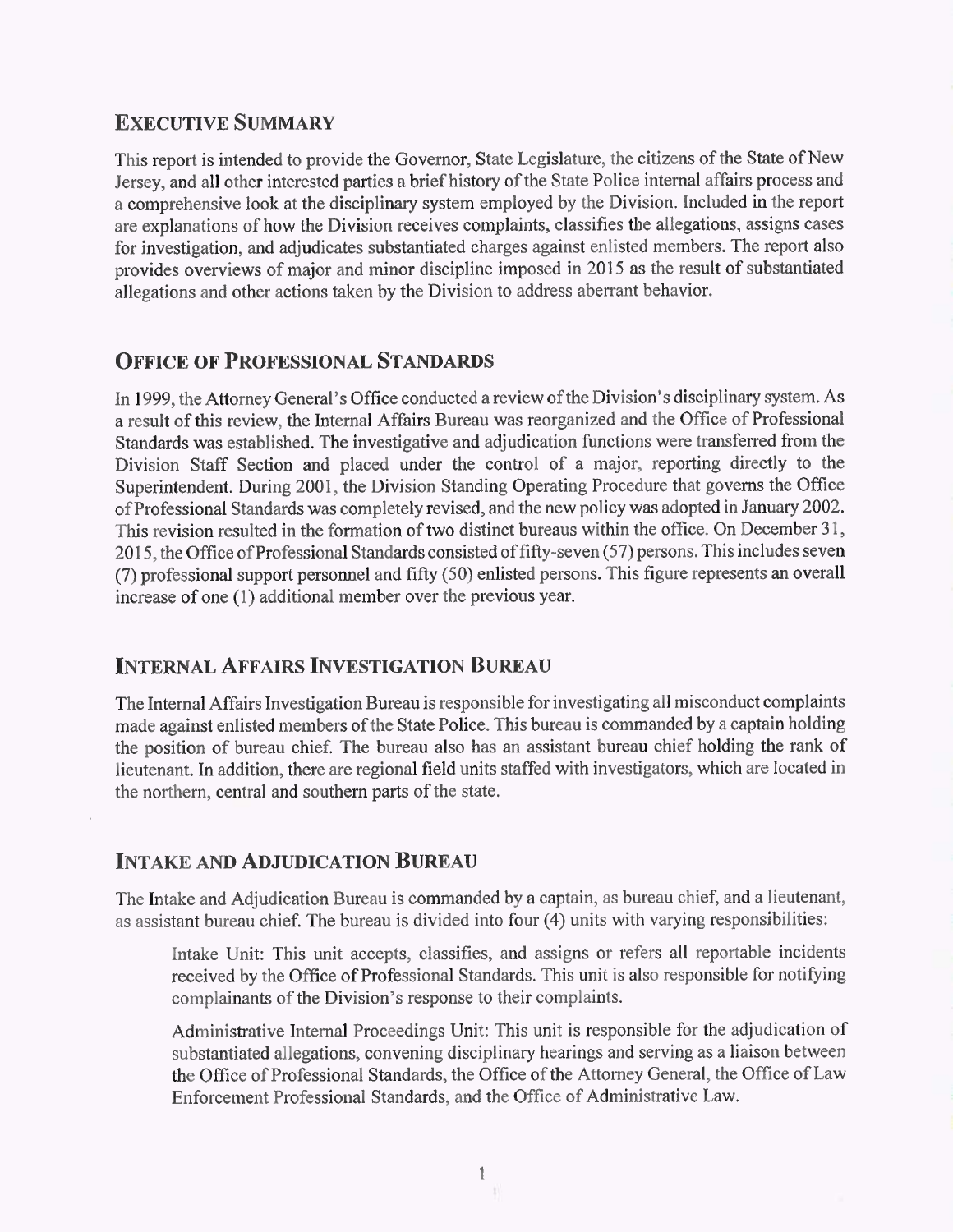Staff Inspection Unit: This unit is responsible for instructing field officers in proper inspection techniques, reviewing inspection reports submitted by field supervisors, conducting evidence and administration inspections of stations and field units, and examining supervisory mobile video recording reviews.

Civil Proceedings Unit: This unit is responsible for recording, classifying, and tracking all civil actions filed against the Division or its individual members. The unit reviews and forwards all requests for legal representation to the proper agency, whether criminal or civil. Further, the unit acts as liaison between the Superintendent's Office, the Chief of Staff and the Office of Professional Standards Commanding Officer to the appropriate personnel within the Attorney General's Office regarding civil litigation matters. In addition, the unit compiles and provides, in a timely and thorough manner, all requested discovery related to civil litigation to the Attorney General's Office. The unit is also charged with researching policies, procedures, training and disciplinary issues in relation to legal matters concerning the Division. Finally, the unit ensures all requests for public records are handled in accordance with the procedures set forth in S.O.P. D4, and the Open Public Records Act.

#### Office of Professional Standards

#### 2015 Organizational Chart